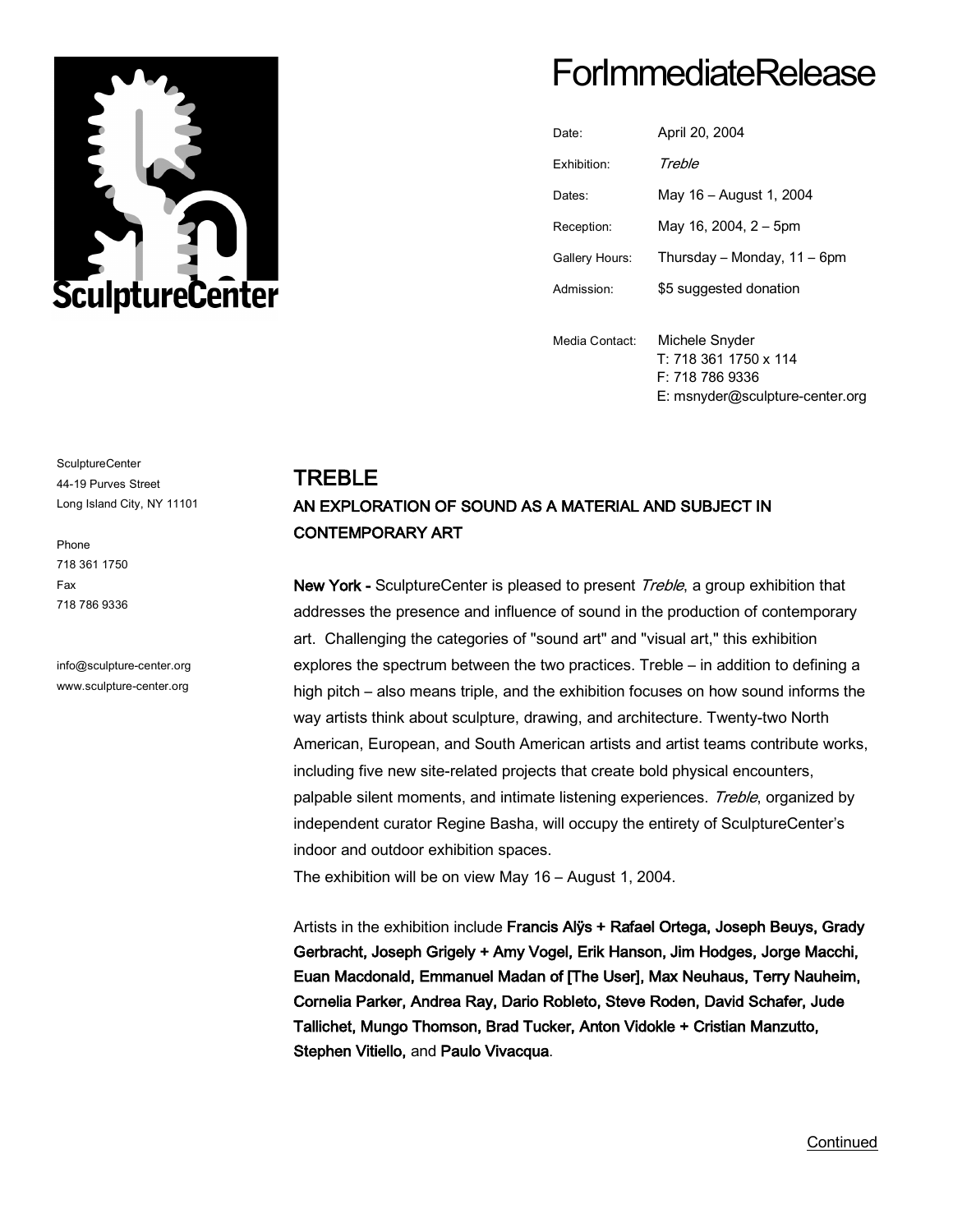## **SculptureCenter**

Treble, Page 2

The last decade has seen a resurgence of artists working with sound as a sculptural form, both metaphorically and materially. Just as contemporary sculptors are challenging the rules of sculpture as an artistic category, artists who work with sound are developing languages that defy medium-specificity. Many take cues from the late 60s and early 70s, looking to the Minimalist and Fluxus aesthetics of John Cage, David Tudor, or Yoko Ono, while others draw inspiration from more recent popular music culture. Max Neuhaus, among the first to explore the relationship between sound and space in his early installations - and whose drawings are included in Treble provides an important foundation for the exhibition with his call for the dissolution of the term "Sound Art."

Choosing to highlight the many ways in which sound can inform the production of contemporary art, this exhibition explores conceptual, material, and situational approaches that generate actual and/or implied aural experiences. The works in *Treble* exist beyond the limiting categories that define "sound art," "sculpture," "drawing," or "architecture," reflecting a generation of artists seeking to move freely between disciplines. These artists create meditations on drawing through sound, sound through drawing, sculpture as an ephemeral and time-based sonic experience, objects as potential sound, and architecture as an acoustic vessel.

Working closely with SculptureCenter's building, Rio de Janeiro-based artist Paulo Vivacqua presents a sitespecific sound installation for the courtyard. New York-based Andrea Ray constructs a meditative installation of sound and salt inspired by the lower-level vaulted spaces, while Grady Gerbracht uses the stairwell to outline an immersive sonic portrait of the building through its acoustic properties, its materials, and its renovation blueprints designed by artist/architect Maya Lin. Certain works trigger a charged silence, such as 1 Minute of Silence (2003) by Mexico City-based artists Francis Alÿs and Rafael Ortega, documenting a street performance work in Panama City, while others reveal an implied, or latent sound, such as those of Americans Jim Hodges, Jude Tallichet, and Dario Robleto. The sonic potential of negative space appears in Argentinean artist Jorge Macchi's collage-based musical composition, British artist Cornelia Parker's lint-earplug sculptures, Joseph Beuys's blackboard eraser, and Mungo Thomson's The Collected Recordings of Bob Dylan 1963-1995 (1999-2004), which aurally and visually edits the famous musician's performances down to only the applause. In other works, exercises of enunciations and performed speech, generate a tension between reading and listening, as in Joseph Grigely and Amy Vogel's You (2001), Steve Roden's Letter Forms (2003), and David Schafer's General Theory (2004).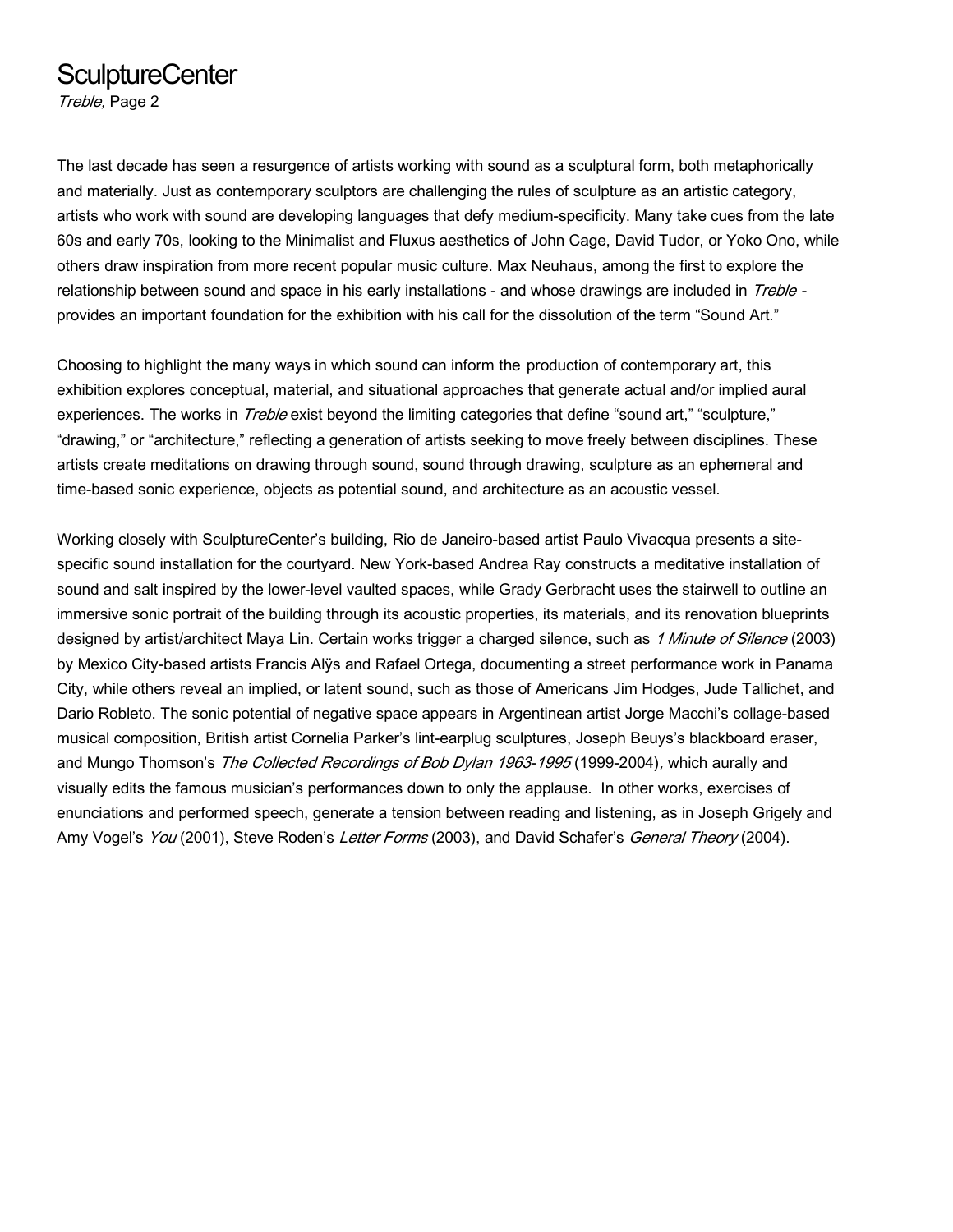## **SculptureCenter**

Treble, Page 3

#### Treble Event Schedule:

#### Murmurs: A Conference on Sound and Art

Saturday, May 22, 1-6pm, Columbia University, Davis Auditorium, Schapiro Building

Co-organized with Art in General and Diapason Gallery, the conference includes three moderated roundtables with artists, curators, and writers Regine Basha, Christoph Cox, Luke DuBois, James Fei, Paul Geluso, Johannes Goebel, Anthony Huberman, Brenda Hutchinson, Ron Kuivila, Carol Parkinson, Michael Schumacher, Debra Singer, Jude Tallichet, and Amnon Wolman, among others.

#### TrebleLive: a Music Series at SculptureCenter

All TrebleLive performances will take place at SculptureCenter.

The series carries the three-part focus of the *Treble* exhibition – sound informing drawing, sculpture, and architecture – into live performance by featuring experimental acoustic and electronic composers. Consisting of new works and new collaborations initiated specifically for this series, each event celebrates the moments when objects, drawings or spaces become music.

#### Saturday, June 12, 4:30pm:

Object: Miguel Frasconi, Ricardo Arias, and o.blaat aka Keiko Uenishi present a premiere collaboration for glass bottles, balloons, and electronics.

#### Saturday, June 19, 4:30pm:

Drawing: Jim Pugliese, Daniel Goode, and Peter Zummo present graphic scores, including a rare performance of Cornelius Cardew's "Treatise" and works by John Cage and Karlheinz Stockhausen.

#### Saturday, June 26, 4:30pm:

Architecture: Gregor Asch aka DJ Olive the Audio Janitor presents a new work, Buoy, a soundtrack for an invisible intimate encounter, a reminder of our constant desire to feel our surroundings and understand architecture through our fingers as much as our eyes.

#### TrebleRadio: Artists Meet Airwaves

Addressing the ways sound informs artists working with sculpture, drawing, and architecture, WKCR-89.9FM hosts a 6-week weekly radio series with sound works by *Treble* artists, while WFMU-91.1FM hosts a program of live guests discussing sound's relationship to objects.

Friday, May 21, 9pm, WKCR, 89.9FM: Emmanuel Madan (of Canadian artist collective [The User]) premieres a new radio-art work.

Fridays, May 28<sup>th</sup> – June 25th, 9pm, WKCR, 89.9FM: *Treble* artists presents sound works for radio on WKCR's "Live Constructions," with host Federico Marulanda.

Sunday, June 6, 10pm, WFMU, 91.1FM: TrebleRadio on the Stochastic Hit Parade. Treble visits WFMU, with a program about sound and objects, with Miguel Frasconi and Ricardo Arias, and host Bethany Ryker.

Additional information on Treble events is available upon request. Please also check www.sculpture-center.org for ongoing updates.